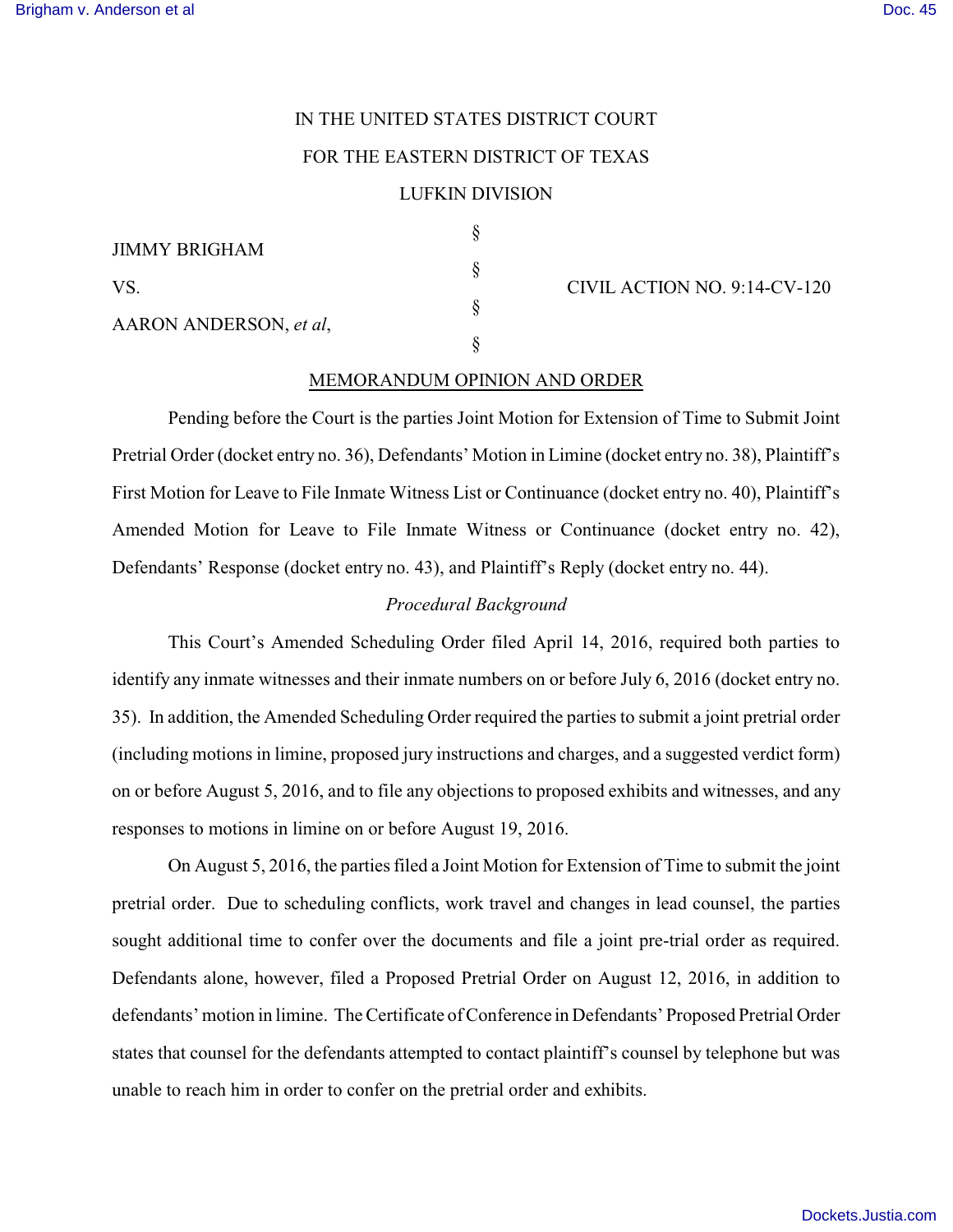Plaintiff then filed a First Motion for Leave to File Inmate Witnesses or Continuance on August 21, 2016 (docket entry no. 40). Plaintiff Amended this motion on August 22, 2016 (docket entry no. 42). In this Motion, plaintiff concedes he was derelict in his duty to timely file plaintiff's inmate witness list but seeks leave to submit his inmate witness list late or, in the alternative, requests a continuance. Plaintiff lists eleven inmate witnesses with TDCJ numbers but provides no summary of their proposed testimony. Plaintiff did include exhibits which reference the inmate witnesses' potential testimony.

Defendants responded to Plaintiff's Amended Motion for Leave or Continuance, asking this Court to exclude the testimony of these potential witnesses and/or strike plaintiff's pleadings (docket entry no. 43). Defendants argue the late designation will prejudice the defendants and constitute unfair surprise. Specifically, defendants argue they are unable to depose the proposed witnesses or conduct further discovery to ascertain their testimony. Defendants also complain of plaintiff's failure to comply with this Court's Amended Scheduling order in failing to file a joint pretrial order, a motion in limine, proposed jury instructions and charges, a suggested verdict form and a list of exhibits. Finally, defendants object to the eleven inmate witnesses' testimony as not relevant or duplicative and asks that a continuance, if considered, be denied.

Plaintiff responds that he has not filed a separate exhibit list "because the Defendants' exhibit list is complete." Plaintiff states he has no objection to the jury instructions and charges submitted by the defendants or their verdict form. Plaintiff states further his only objection to the Defendants' motion in limine is that "the phrasing sounds like a motion to exclude rather than a request that counsel approach before going into the listed topics." Plaintiff states explicitly he does not have a separate motion in limine nor any objections to the defendants' list of witnesses or exhibits. Finally, plaintiff states that all the evidence in this case was exchanged with the initial disclosures, which contained a list of all of the inmate witnesses, and defendants cannot argue surprise or prejudice by the amended witness list. Plaintiff finally states he is ready for trial as long as the Court can arrange for the transportation of the inmate witnesses for trial.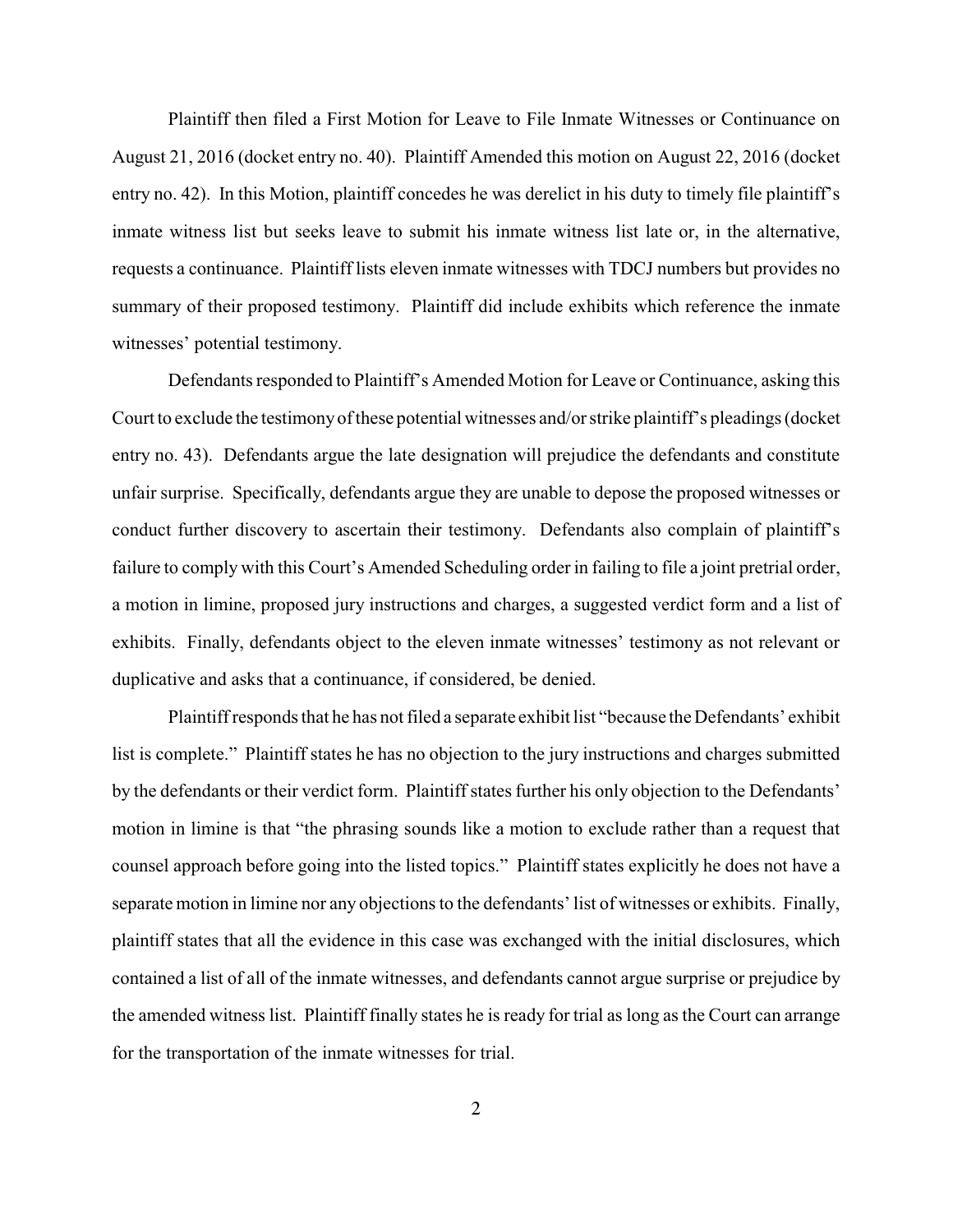#### *Analysis*

Although plaintiff's lack of diligence in timely and fully following this Court's orders is apparent from the record in this cause, this Court will grant Plaintiff's Amended Motion for Leave to File Inmate Witnesses (docket entry no. 42). Plaintiff states he is ready for trial and the Court concurs that the defendants cannot genuinely argue prejudice or surprise if this witnesses were in fact disclosed in the parties' initial disclosures. Defendants appear to have had ample time to depose and conduct discovery with respect to these witnesses as warranted. It appears from the motions outlined above, plaintiff intends to use the defendants exhibits in the prosecution of his case. Plaintiff states unequivocally he has no objections to defendants list of exhibits and witnesses and no objections to defendants proposed jury instructions, charges and verdict form.

Although not required of the Court, the Court made an independent review of plaintiff's attached exhibits to determine the relevance and cumulative nature of the proposed witnesses testimony. The Court also searched the inmate locator website provided by the Texas Department of Criminal Justice. In making this review, the Court has determined that several of the witnesses cannot be located, their testimony is irrelevant and/or cumulative. In addition to plaintiff himself, plaintiff will be limited to the following three witnesses in the prosecution of his case: (1) Johnny Saunders (#01507220), (2) Byron Mayfield (#00297319) and (3) Clarence DeWayne Jackson (01291566). The Court will enter the necessary orders to ensure these witnesses attendance at trial. It is, therefore,

**ORDERED** that the parties Joint Motion for Extension to Submit Joint Pretrial Order is **DENIED** as **MOOT** (docket entry no. 36). It is, further, **ORDERED** that Plaintiff's Motions for Leave to File Inmate Witness List (docket entry nos. 40 & 42) are **GRANTED**. Defendants' Motion in Limine will be taken up at trial. It is noted that any objections, however, filed by plaintiff are untimely and will not be considered. Plaintiff is admonished that no objections will be considered